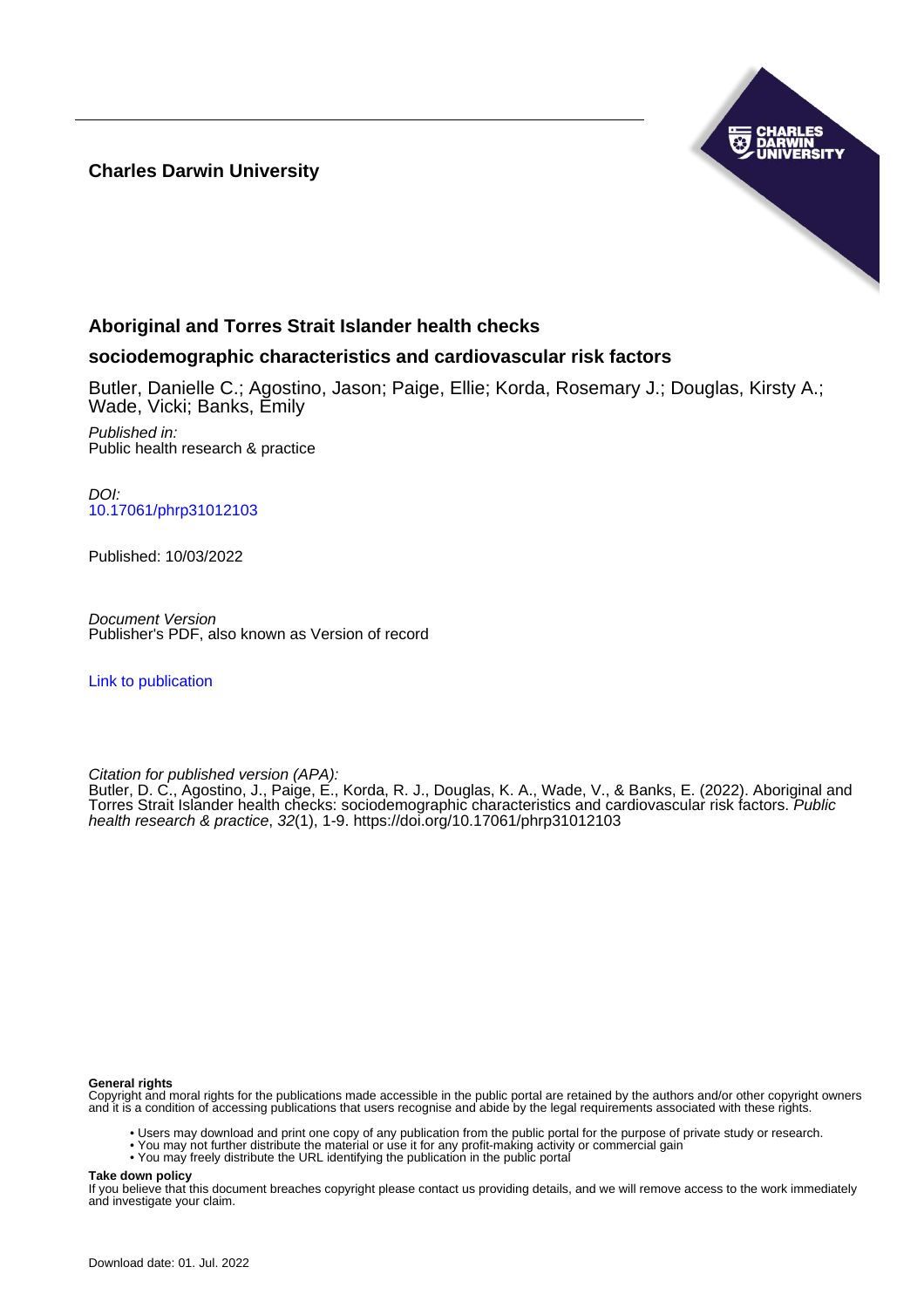

# Aboriginal and Torres Strait Islander health checks: sociodemographic characteristics and cardiovascular risk factors

# Danielle C Butler<sup>a</sup>, Jason Agostino<sup>a,b</sup>, Ellie Paige<sup>a</sup>, Rosemary J Korda<sup>a</sup>, Kirsty A Douglas<sup>b</sup>, Vicki Wade<sup>c</sup> and Emily Banks<sup>a</sup>

<sup>a</sup> National Centre for Epidemiology and Population Health, Australian National University, Canberra, ACT

<sup>b</sup> Academic Unit of General Practice, Australian National University, Canberra, ACT

<sup>c</sup> Menzies School of Health Research, Charles Darwin University, NT, Australia

<sup>d</sup> Corresponding author: [danielle.butler@anu.edu.au](mailto:danielle.butler@anu.edu.au)

# Article history

Publication date: 10 March 2022 Citation: Butler DC, Agostino J, Paige E, Korda RJ, Douglas KA, Wade V, Banks E. Aboriginal and Torres Strait Islander health checks: sociodemographic characteristics and cardiovascular risk factors. Public Health Res Pract. 2022;32(1):e31012103. [First published 10 February 2021. https://](https://doi.org/10.17061/phrp31012103) doi.org/10.17061[/phrp31012103](https://doi.org/10.17061/phrp31012103) 

# Key points

- Over a 2-year period, one-third of Aboriginal and Torres Strait Islander people in the study population received a Medicare-funded health check
- Those with cardiovascular disease (CVD) risk factors and prior CVD were more likely to have received a health check, while those with better self-rated health and infrequent users of general practice services were less likely to have done so
- Increasing participation in health checks may improve identification and management of Aboriginal and Torres Strait Islander people at high risk of primary and secondary CVD events

### **Abstract**

**Objective:** To quantify Aboriginal and Torres Strait Islander health check claims in Australian adults in relation to sociodemographic and health characteristics, including prior cardiovascular disease (CVD) and CVD risk factors.

**Methods:** The study involved analysis of baseline data (2006–2009) from the Sax Institute's 45 and Up Study, involving 1753 Aboriginal and Torres Strait Islander adults in New South Wales, Australia, linked to Medicare Benefits Schedule (MBS) hospital and death data (to December 2015). The outcome was a claim for receiving a Medicare-funded Health Assessment for Aboriginal and Torres Strait Islander People (MBS item 715) in the 2 years before December 2015. Logistic regression was used to estimate odds ratios (ORs) for receiving a health check in relation to sociodemographic and health characteristics.

**Results:** One-third (32%) of participants received at least one Medicarefunded health check in the 2-year period. The probability of receiving a health check was higher for women than men (adjusted OR 1.47; 95% CI 1.18, 1.84), for those with lowest education than for those with highest education (OR 1.58; CI 1.11, 2.24), for those in a regional area (OR 1.56; CI 1.22, 2.01) or remote area (OR 2.38; CI 1.8, 3.16) than for those in major cities, for those with prior CVD than for those without (OR 1.80; CI 1.42, 2.27), for those with CVD risk factors than for those without (adjusted OR between 1.28 and 2.28, depending on risk factor), for those with poor self-rated health than for those with excellent self-rated health (OR 3.15; CI 1.76, 6.65) and for those with more than 10 visits to a general practitioner (GP) per year than for those with 0–2 visits (OR 33.62; CI 13.45, 84.02). Additional adjustment for number of GP visits or self-rated health substantially attenuated ORs for prior CVD and most CVD risk factors. When mutually adjusted, use of GP services and poorer selfrated health remained strongly associated with receiving a health check.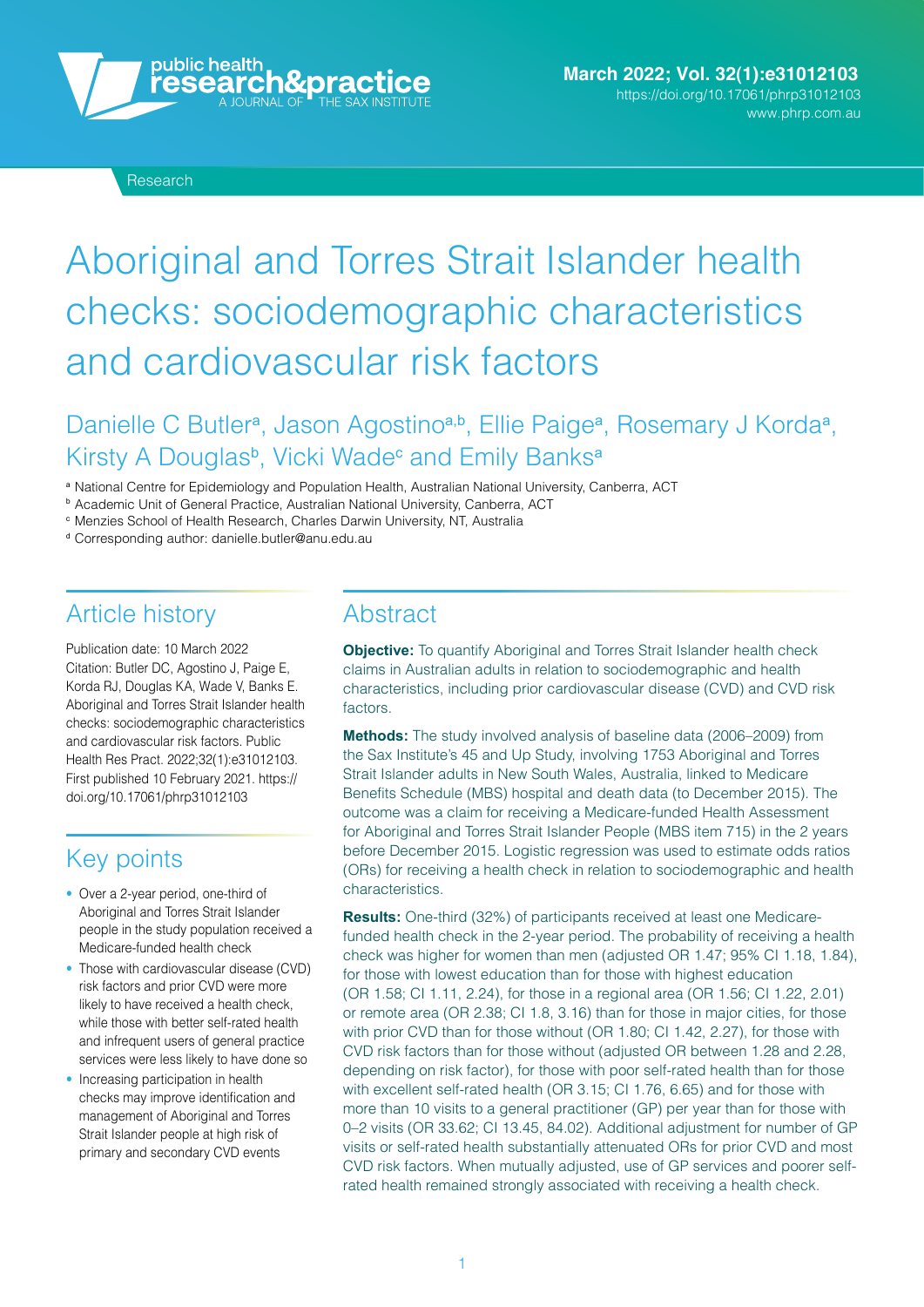**Conclusions:** Aboriginal and Torres Strait Islander people with the greatest healthcare need and at highest risk of CVD were more likely to receive a health check; however, a significant proportion of those who were eligible had not received this preventive care intervention. Findings indicate that there is greater potential for the use of health checks (MBS item 715) in improving identification and management of Aboriginal and Torres Strait Islander people at high risk of CVD, potentially preventing future CVD events.

# **Introduction**

Cardiovascular disease (CVD) is the largest contributor to Aboriginal and Torres Strait Islander mortality.<sup>1</sup> Although age-standardised mortality rates due to CVD have fallen by 40% over the past few decades, CVD still accounts for one-quarter of Aboriginal and Torres Strait Islander deaths overall and 21% of all premature years of life lost.<sup>1</sup> Colonisation and the resultant ongoing disempowerment, disruption of connection to culture and land, and intergenerational trauma are likely to have played major roles in current levels of social, emotional and physical wellbeing of Aboriginal and Torres Strait Islander people2 , including CVD mortality. CVD events are highly preventable, including through effective management of risk. Absolute CVD risk assessment and management are recommended nationally and internationally<sup>3,4</sup>; however, around half of Aboriginal and Torres Strait Islander people at high absolute CVD risk are not receiving guidelinerecommended therapy.5,6

One mechanism for improving management of preventive healthcare needs and CVD risk assessment is the Medicare Benefits Schedule (MBS) Health Assessment for Aboriginal and Torres Strait Islander People (MBS item number 715, herein referred to as a health check). All Australians who identify as Aboriginal or Torres Strait Islander are eligible to access this annual health check, which is funded by the Australian Government via Medicare, and involves an assessment by a general practitioner (GP) of a patient's physical, psychological and social wellbeing.7 Studies conducted in mostly remote Aboriginal and Torres Strait Islander community settings have found that those who have had a health check are more likely to have their absolute CVD risk determined<sup>6,8</sup>, and that this is associated with improved care and a reduction in subsequent estimated CVD risk.9 Limited international evidence suggests that health checks in general can lead to increased new diagnoses (including CVD risk factors)<sup>10</sup> and to improvements in intermediate health outcomes, such as blood pressure and cholesterol levels.<sup>11</sup>

Although the number of annual health checks undertaken has increased since 2010–11, Medicare data show that only an estimated 29% of the eligible population had health checks in the 2017–18 financial year.12 The Australian Government is seeking to more than double the proportion of the eligible population receiving Aboriginal and Torres Strait Islander health checks.<sup>13</sup>

However, action to achieve this target is constrained by limited data on who receives health checks and who is missing out. Recent national estimates of health check claims have been reported by age, sex and remoteness.12 Individual-level studies have examined delivery of preventive services that are typically part of a health check14,15, primarily in remote Aboriginal and Torres Strait Islander–specific health services. No studies have examined in detail the individual sociodemographic and health characteristics of those receiving health checks across a range of settings.

The aim of this study was to quantify claims for the Aboriginal and Torres Strait Islander health check (MBS item 715) in a 2-year period among Aboriginal and Torres Strait Islander adults from the general population of New South Wales (NSW), Australia, in relation to sociodemographic and health characteristics, including prior CVD and CVD risk factors.

# **Methods**

### **Setting**

Approximately 649 000 Aboriginal and Torres Strait Islander people live in Australia, comprising 2.8% of the total population.16 Just over one-third of Aboriginal and Torres Strait Islander people live in NSW – the largest population of all states and territories in Australia.16 In NSW, 85.5% of Aboriginal and Torres Strait Islander people live in urban areas.16

### Study population

The Sax Institute's 45 and Up Study is a large prospective cohort study of people aged 45 years and older residing in NSW. Participants were randomly sampled from the enrolment database of Services Australia (formerly the Department of Human Services and Medicare Australia), with over-sampling by a factor of two of individuals aged 80 years and older and people residing in rural areas. Participants enrolled in the study by completing a baseline questionnaire, distributed between 2006 and 2009, and providing consent for 5-yearly questionnaires and linkage to routinely collected health data. Approximately 10% of the total NSW population aged 45 years and older was included in the study, with a response rate of around 18%.17 The study design and details of the questionnaire are reported elsewhere.<sup>17-19</sup>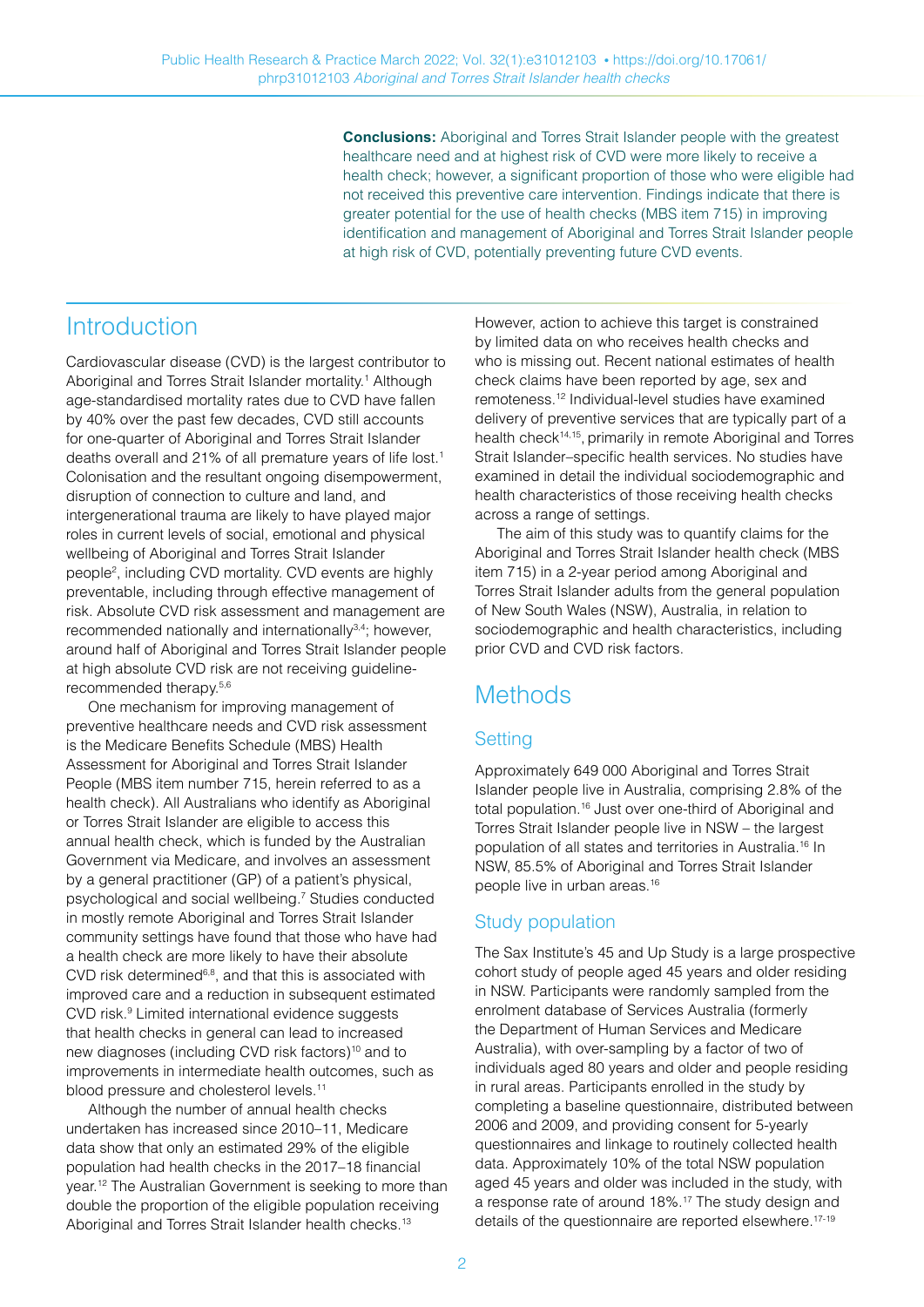For this study, we included participants who self-identifed as Aboriginal and/or Torres Strait Islander on the baseline questionnaire ( $n = 1753/266512$  participants [0.7%], 2016 data release).

### Data

Sociodemographic and health variables were derived from the self-reported baseline questionnaire. Data from the questionnaire were linked to MBS claims data (1 January 2003 – 31 December 2015) provided by the Department of Human Services, the NSW Admitted Patient Data Collection (APDC, 1 July 2001 – 30 June 2017), and data from the NSW Registry of Births, Deaths and Marriages (RBDM) and the National Death Index (NDI). Probabilistic linkage was performed by the Centre for Health Record Linkage (CHeReL) for APDC and NSW RBDM data. Quality assurance data on the CHeReL data linkage show false positive and negative rates of <0.5% and <0.1%, respectively.19 NDI data were linked by the Australian Institute of Health and Welfare.<sup>20</sup> Further details can be found in the supplementary file (available from: [hdl.handle.net/1885/220008](http://hdl.handle.net/1885/220008)).

### Variable definition

The outcome studied was a claim for an Aboriginal and Torres Strait Islander health check (yes/no), defined as at least one MBS item 715 claim during the period 1 January 2014 – 31 December 2015, based on linked MBS records.

Participant characteristics were derived from the 45 and Up Study baseline questionnaire, unless otherwise indicated, and included the following:

- **•** Sociodemographic variables age, sex, marital status, highest educational qualification and remoteness of residence, as shown in Table 1. Remoteness was categorised based on postcode of residence mean Acessibility and Remoteness Index of Australia score.<sup>21</sup>
- **•** Self-reported CVD risk factors smoking status, body mass index (BMI), alcohol consumption, physical activity, doctor-diagnosed diabetes, doctor-diagnosed high blood pressure and/or treatment for high blood pressure, and treatment for high blood cholesterol. BMI was categorised as not overweight or obese (<25 kg/m<sup>2</sup>), overweight and not obese (25 to <30 kg/m<sup>2</sup>) or obese (≥30 kg/m<sup>2</sup>). Physical activity was determined using items from the Active Australia Survey<sup>22</sup>, with sufficient activity defined as at least 150 minutes of physical activity per week over at least five sessions per week
- **•** Prior CVD any CVD (self-reported doctor-diagnosed heart disease or stroke; self-reported treatment for heart attack, angina or other heart disease; or hospitalisation for any major CVD condition); and ischaemic heart disease (IHD) or cerebrovascular disease (limited to self-reported doctor-diagnosed

stroke, self-reported treatment or hospitalisation for heart attack, angina, IHD, cerebrovascular disease or transient ischaemic attack only). For these variables, hospitalisations were derived from linked hospital data. They included those before the study period (1 January 2014 for main analyses) and until 5 years before enrolment to the 45 and Up Study. See the supplementary file for a full list of ICD-10 codes included [\(hdl.handle.net/1885/220008\)](http://hdl.handle.net/1885/220008)

- **•** GP visits total number of GP attendances in the follow-up period, derived from linked MBS data, categorised as low (0–2 visits per year), medium (3– 10 visits per year) and high (≥11 visits per year) (see appendix in supplementary files for a list of included item numbers: [hdl.handle.net/1885/220008](http://hdl.handle.net/1885/220008))
- **•** Self-rated health status excellent, very good, good, fair or poor.

### Statistical analysis

Participants were followed up for 2 years from 1 January 2014. Individuals were excluded from the analysis if they had an invalid death date ( $n = 187$ ) or died in the follow-up period ( $n = 194$ , determined from linked death data). Frequencies and proportions were calculated for the sample according to participant characteristics, for the total sample and by claim for a health check. Logistic regression was used to estimate odds ratios (ORs) and 95% confidence intervals (95% CI) for receiving a health check in relation to participant characteristics, sequentially adjusting for age and sex; then adding sociodemographic characteristics, CVD risk factors and prior CVD; then separately for annual number of GP visits and self-rated health. The significance of the addition of an explanatory variable to the model was determined using the Wald joint test of significance.

Analyses were undertaken using Stata (College Station, Texas: StataCorp; Version 14.1) in the Secure Unified Research Environment, a secure remote-access computer facility for analysis of linked data.

### Sensitivity analyses

Supplementary analyses were run for two alternative follow-up periods (1 January 2010 – 31 December 2011 and 1 January 2012 – 31 December 2013), as patterns of association may differ between years. In addition, we repeated analyses, to include those who received a health check but did not identify as Aboriginal or Torres Strait Islander in the baseline survey (24.8% of those who had at least one MBS item 715 recorded in the linked MBS dataset), and those who died in the follow-up period – in both instances, these participants may differ in their sociodemographic and health risk profile from other participants.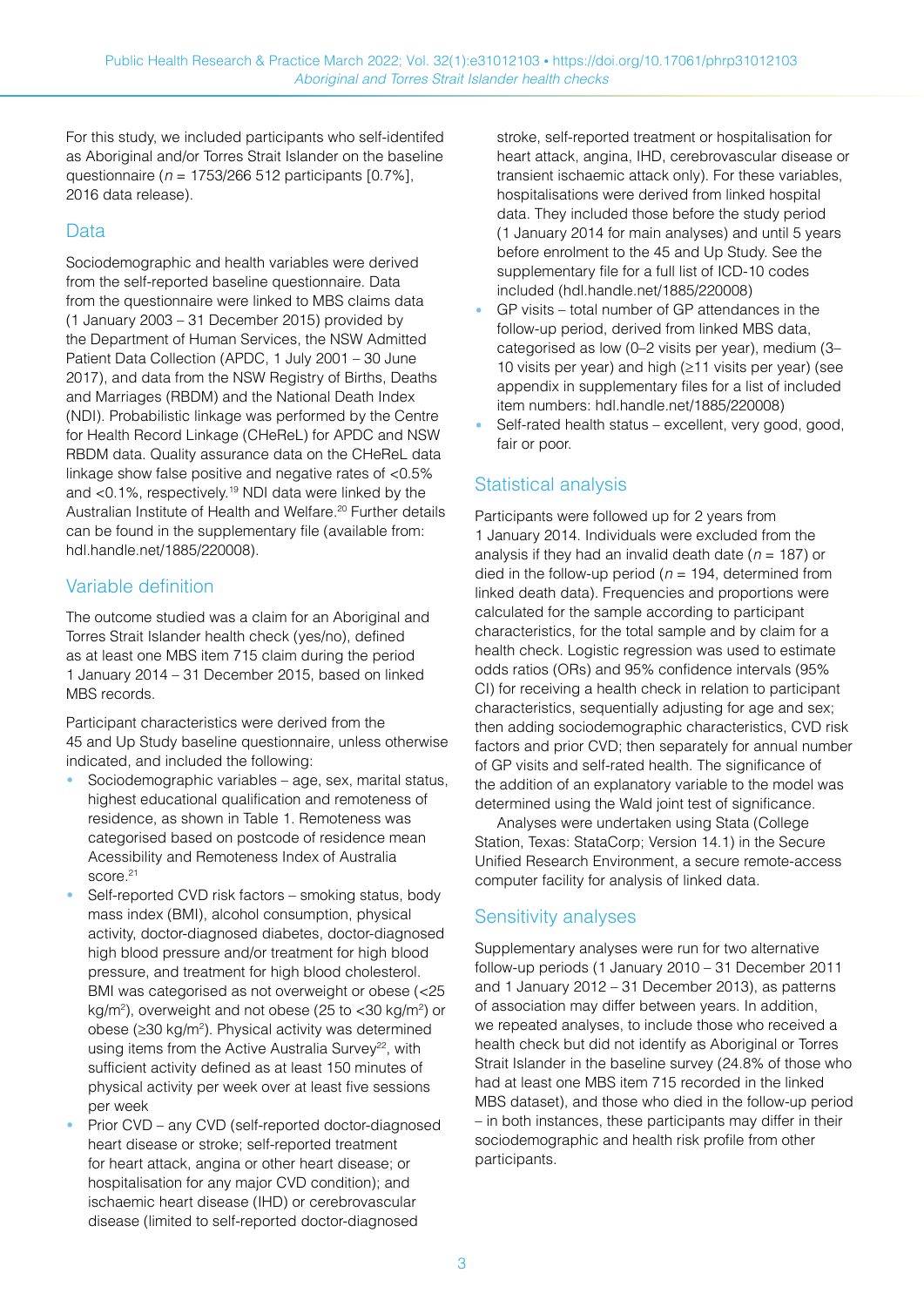#### **Table 1.** Participant characteristics for total sample

|                                         | Study participants, n | $\%$ |
|-----------------------------------------|-----------------------|------|
| <b>Total Sample</b>                     | 1753                  | 100  |
| Sociodemographic characteristic         |                       |      |
| Age (years)                             |                       |      |
| $45 - 49$                               | 405                   | 23.1 |
| $50 - 54$                               | 451                   | 25.7 |
| 55-59                                   | 346                   | 19.7 |
| 60-64                                   | 238                   | 13.6 |
| 65-69                                   | 159                   | 9.1  |
| $\geq 70$                               | 154                   | 8.8  |
| Sex                                     |                       |      |
| Male                                    | 733                   | 41.8 |
| Female                                  | 1020                  | 58.2 |
| <b>Marital status</b>                   |                       |      |
| Single                                  | 636                   | 36.3 |
| Partnered                               | 1098                  | 62.6 |
| <b>Education</b>                        |                       |      |
| No school certificate                   | 482                   | 27.5 |
| School certificate,<br>trade or diploma | 973                   | 55.5 |
| Degree or higher                        | 249                   | 14.2 |
| <b>Region of residence</b>              |                       |      |
| Major city                              | 672                   | 38.3 |
| Inner regional                          | 669                   | 38.2 |
| Outer regional/<br>remote               | 383                   | 21.9 |
| Cardiovascular disease risk factors     |                       |      |
| <b>Smoking status</b>                   |                       |      |
| Never                                   | 732                   | 41.8 |
| Past                                    | 636                   | 36.3 |
| Current                                 | 376                   | 21.5 |
| Alcohol consumption (drinks per week)   |                       |      |
| 0                                       | 767                   | 43.8 |
| 1 to 14                                 | 666                   | 38.0 |
| $\geq$ 15                               | 241                   | 13.8 |
| BMI (kg/m <sup>2</sup> )                |                       |      |
| $<$ 25                                  | 379                   | 21.6 |
| 25-29                                   | 588                   | 33.5 |
| $\geq 30$                               | 584                   | 33.3 |
| <b>Physical activity</b>                |                       |      |
| Insufficient                            | 596                   | 34.0 |
| Sufficient                              | 987                   | 56.3 |
| <b>Diabetes</b>                         |                       |      |
| No                                      | 1487                  | 84.8 |
| Yes                                     | 266                   | 15.2 |

|                                      | Study participants, n | $\%$ |
|--------------------------------------|-----------------------|------|
| <b>High blood pressure</b>           |                       |      |
| No                                   | 1069                  | 61.0 |
| Yes                                  | 684                   | 39.0 |
| High blood cholesterol               |                       |      |
| <b>No</b>                            | 1470                  | 83.9 |
| Yes                                  | 283                   | 16.1 |
| Prior IHD or cerebrovascular disease |                       |      |
| <b>No</b>                            | 1406                  | 80.2 |
| Yes                                  | 347                   | 19.8 |
| Prior CVD (any)                      |                       |      |
| <b>No</b>                            | 1173                  | 66.9 |
| Yes                                  | 580                   | 33.1 |
| <b>General health status</b>         |                       |      |
| Self-rated health                    |                       |      |
| Excellent                            | 155                   | 8.8  |
| Very good                            | 461                   | 26.3 |
| Good                                 | 594                   | 33.9 |
| Fair                                 | 350                   | 20.0 |
| Poor                                 | 103                   | 5.9  |
| GP use (visits/year)                 |                       |      |
| $0 - 2$                              | 155                   | 8.8  |
| $3 - 10$                             | 813                   | 46.4 |
| >11                                  | 785                   | 44.8 |

BMI = body mass index; CVD = cardiovascular disease; GP = general practitioner; IHD = ischaemic heart disease

Notes:  $n =$  total number of participants in that category; % = percentage of participants in that category of the total sample (complete data, including missing responses). Columns sum to 100%, including missing participants and missing responses. Proportions missing for each variable (% (n)) were as follows: marital status 1.2 (19), education 2.8 (49), residence 1.7 (29), smoking 0.5 (79), alcohol consumption (drinks per week) 4.5 (79), BMI 11.5 (202), physical activity 9.7 (170), self-rated health 5.13 (90).

### Ethics approval

Ethics approval for the 45 and Up Study is provided by the University of NSW Human Research Ethics Committee (reference 2010/05/389). For this study, ethics approval was provided by the Aboriginal Health and Medical Research Council of NSW (reference 1006/14) and the Australian National University Human Research Ethics Committee (reference 2012/504). The 45 and Up Study participants consented specifically to linkage of MBS data, which is performed under approvals from the ethics committees of the Australian Government Department of Human Services and the Australian Government Department of Health.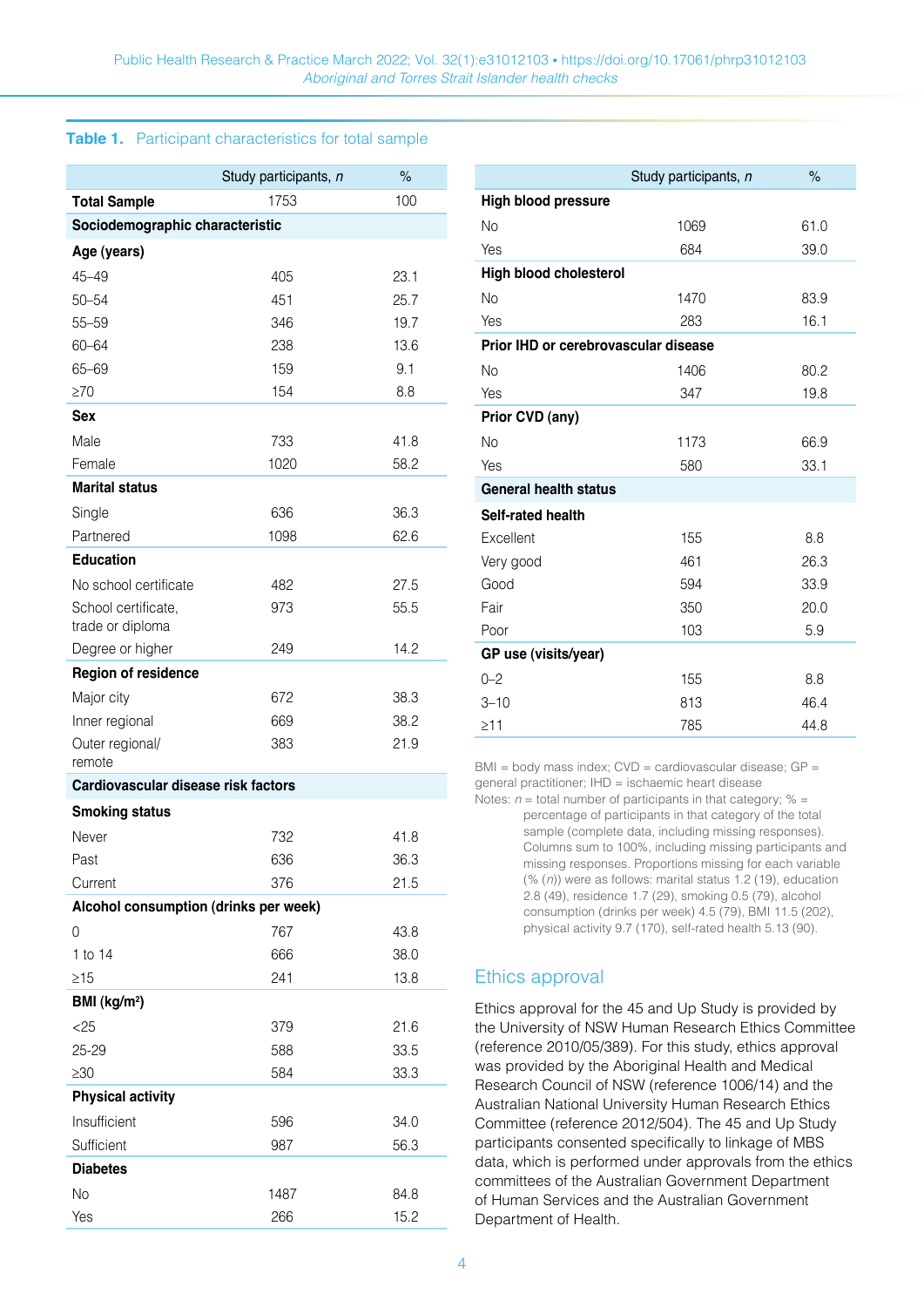# **Results**

### Sample characteristics

The final study population of 1753 Aboriginal and/or Torres Strait Islander adults had a mean age of 57 years. Of these people, 58% were female and 22% lived in remote areas (Table 1). Overall, 67% were overweight or obese, 22% were current smokers, 15% reported doctordiagnosed diabetes, 39% reported doctor-diagnosed high blood pressure or treatment for high blood pressure, and 16% reported treatment for high blood cholesterol. Almost 20% had prior ischaemic heart disease or cerebrovascular disease, and 33% had any CVD. Most participants (91%) made at least three GP visits per year in the follow-up period, with 45% making more than 10 visits per year; 2% had no record of an MBS claim for a GP service.

### Association between sociodemographic and health characteristics for receipt of a health check

Overall, 32% of participants had received at least one health check in the 2-year period from 1 January 2014 to 31 December 2015.

After adjusting for age and sex, most characteristics were associated with receiving a health check, and results did not change materially after adjusting for all sociodemographic variables (Figure 1). The probability of receiving a health check was higher for women than

men (adjusted OR 1.47; 95% CI 1.18, 1.84), for those with lowest versus highest education (OR 1.58; 95% CI 1.11, 2.24), and for those living in inner regional areas (OR 1.56; 95% CI 1.22, 2.01) or outer regional/ remote areas (OR 2.38; 95% CI 1.8, 3.16) versus major cities. The probability of receiving a health check was also higher in those with any prior CVD (OR 1.80; 95% CI 1.42, 2.27), or prior IHD or cerebrovascular disease, than in those without (OR 1.65; 95% CI 1.25, 2.18); and in those with CVD risk factors, including smoking, overweight and obesity, diabetes and high blood pressure, compared with those without these risk factors (OR 1.28–2.28) (Figure 2). The odds of receiving a health check among those with poor self-rated health were 3.15 times those of participants with excellent health (95% CI 1.76, 6.65). People with ≥11 MBS GP visits per year were 33.62 times more likely to receive a health check (95% CI 13.45, 84.02) than those with 0–2 GP visits per year (Figure 2).

Additional adjustment – for either annual number of MBS GP services or self-rated health – substantially attenuated the ORs for receiving a health check in relation to treatment for high blood pressure, high blood cholesterol and prior CVD (any CVD or IHD/ cerebrovascular disease), suggesting that use of services and general health status explained at least part, if not all, of the relationship of these risk factors and health conditions with receiving health checks. Use of GP services and poorer self-rated health remained strongly associated with receiving a health check (see online supplementary materials: [hdl.handle.net/1885/220008\)](http://hdl.handle.net/1885/220008).

OR (95% CI)

#### **Figure 1.** Receipt of Health Assessment for Aboriginal and Torres Strait Islander People (MBS item 715) by sociodemographic characteristics: proportions, odds ratios and 95% confidence intervals

| Characteristic                       | one health check | OR (95% CI)       |     |   |   |    |    |           |
|--------------------------------------|------------------|-------------------|-----|---|---|----|----|-----------|
|                                      |                  |                   |     |   |   |    |    |           |
| Age (years)                          |                  |                   |     |   |   |    |    |           |
| 45–49                                | 33.1 (134/405)   | $1.00$ (ref)      |     |   |   |    |    |           |
| $50 - 54$                            | 33.7 (152/451)   | 1.03 (0.76, 1.40) |     |   |   |    |    |           |
| 55-59                                | 34.4 (119/346)   | 1.06 (0.77, 1.47) |     |   |   |    |    |           |
| 60-64                                | 34.5 (82/238)    | 1.07 (0.75, 1.54) |     |   |   |    |    |           |
| 65–69                                | 32.7 (52/152)    | 0.93(0.62, 1.42)  |     |   |   |    |    |           |
| ≥70                                  | 17.5 (27/154)    | 0.42(0.26, 0.69)  |     |   |   |    |    |           |
| Sex                                  |                  |                   |     |   |   |    |    |           |
| Male                                 | 27.9 (205/773)   | $1.00$ (ref)      |     |   |   |    |    |           |
| Female                               | 35.4 (361/1020)  | 1.47 (1.18, 1.84) |     |   |   |    |    |           |
| Marital status                       |                  |                   |     |   |   |    |    |           |
| Single                               | 42.0 (267/636)   | 1.00 $(ref)$      |     |   |   |    |    |           |
| Partnered                            | 27.0 (296/1098)  | 0.56(0.45, 0.70)  |     |   |   |    |    |           |
| <b>Education</b>                     |                  |                   |     |   |   |    |    |           |
| Degree or higher                     | 28.5 (71/249)    | $1.00$ (ref)      |     |   |   |    |    |           |
| School certificate, trade or diploma | 28.7 (279/973)   | 1.00 (0.72, 1.38) |     |   |   |    |    |           |
| No school certificate                | 40.3 (194/482)   | 1.58 (1.11, 2.24) |     |   |   |    |    |           |
| Region of residence                  |                  |                   |     |   |   |    |    |           |
| Major city                           | 24.7 (166/672)   | 1.00 $(ref)$      |     |   |   |    |    |           |
| Inner regional                       | 33.3 (223/669)   | 1.56 (1.22, 2.01) |     |   |   |    |    |           |
| Outer regional/remote                | 44.7 (171/383)   | 2.38 (1.80, 3.16) |     |   |   |    |    |           |
|                                      |                  |                   | 0.2 | 2 | 5 | 10 | 20 | 3040 6080 |

 $Cl =$  confidence interval;  $OR =$  odds ratio

Note: Model is mutually adjusted for age, sex, marital status, education and region of residence.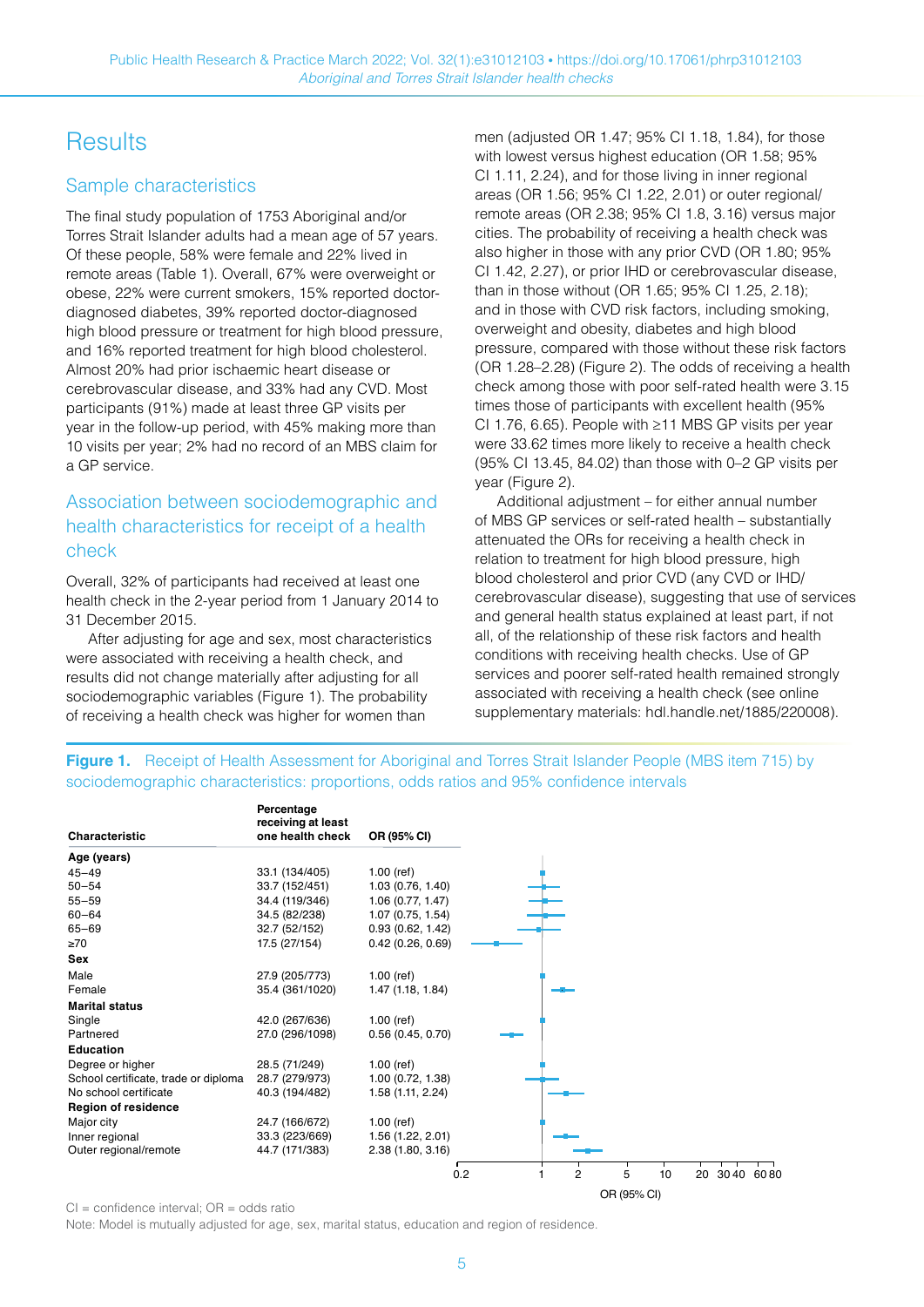#### **Figure 2.** Receipt of Health Assessment for Aboriginal and Torres Strait Islander People (MBS item 715) by CVD and CVD risk factors, general health status and GP use: proportions, odds ratios and 95% confidence intervals

| <b>Smoking status</b><br>Never<br>27.1 (198/732)<br>$1.00$ (ref)<br>34.0 (216/636)<br>1.40 (1.09, 1.79)<br>Past<br>Current<br>39.4 (148/376)<br>1.31 (0.98, 1.76)<br>Alcohol, drinks per week<br>$1.00$ (ref)<br>39.0 (168/666)<br>25.2 (299/767)<br>1.68(1.31, 2.14)<br>24.5 (59/241)<br>0.91(0.62, 1.31)<br>21.1 (80/379)<br>$1.00$ (ref)<br>31.5 (185/588)<br>1.80 (1.31, 2.49)<br>37.3 (218/584)<br>2.28 (1.66, 3.12)<br><b>Physical activity</b><br>Insufficient<br>33.6 (200/596)<br>$1.00$ (ref)<br>Sufficient<br>30.8 (304/987)<br>0.94(0.74, 1.18)<br><b>Diabetes</b><br>29.4 (437/1487)<br>$1.00$ (ref)<br>No<br>48.5 (129/266)<br>Yes<br>2.41 (1.81, 3.21)<br><b>High blood pressure</b><br>30.3 (324/1069)<br>$1.00$ (ref)<br>35.4 (424/684)<br>1.28(1.02, 1.6)<br>31.8 (467/1470)<br>$1.00$ (ref)<br>35.0 (99/283)<br>1.31 (0.98, 1.76)<br>Prior IHD/cerebrovascular disease)<br>30.8 (433/1406)<br>No<br>$1.00$ (ref)<br>Yes<br>38.3 (133/347)<br>1.65 (1.25, 2.18)<br>Prior CVD (any)<br>28.9 (339/1173)<br>No<br>$1.00$ (ref)<br>39.1 (227/580)<br>Yes<br>1.80 (1.42, 2.27)<br>Self-rated health<br>Excellent<br>18.7 (29/155)<br>$1.00$ (ref)<br>Very good/excellent<br>1.22 (0.76, 1.97)<br>21.9 (101/461)<br>33.7 (200/594)<br>2.02 (1.28, 3.18)<br>45.1 (158/350)<br>3.28 (2.04, 5.27)<br>46.6 (48/103)<br>3.15 (1.76, 5.65)<br>4.5 (7/155)<br>$1.00$ (ref)<br>22.1 (180/813)<br>9.15 (3.66, 22.85)<br>48.3 (379/785)<br>33.62 (13.45, 84.02) | Characteristic           | Percentage<br>receiving at least<br>one health check | OR (95% CI) |
|-------------------------------------------------------------------------------------------------------------------------------------------------------------------------------------------------------------------------------------------------------------------------------------------------------------------------------------------------------------------------------------------------------------------------------------------------------------------------------------------------------------------------------------------------------------------------------------------------------------------------------------------------------------------------------------------------------------------------------------------------------------------------------------------------------------------------------------------------------------------------------------------------------------------------------------------------------------------------------------------------------------------------------------------------------------------------------------------------------------------------------------------------------------------------------------------------------------------------------------------------------------------------------------------------------------------------------------------------------------------------------------------------------------------------------------------------------------------|--------------------------|------------------------------------------------------|-------------|
|                                                                                                                                                                                                                                                                                                                                                                                                                                                                                                                                                                                                                                                                                                                                                                                                                                                                                                                                                                                                                                                                                                                                                                                                                                                                                                                                                                                                                                                                   |                          |                                                      |             |
| 0.2                                                                                                                                                                                                                                                                                                                                                                                                                                                                                                                                                                                                                                                                                                                                                                                                                                                                                                                                                                                                                                                                                                                                                                                                                                                                                                                                                                                                                                                               |                          |                                                      |             |
|                                                                                                                                                                                                                                                                                                                                                                                                                                                                                                                                                                                                                                                                                                                                                                                                                                                                                                                                                                                                                                                                                                                                                                                                                                                                                                                                                                                                                                                                   |                          |                                                      |             |
|                                                                                                                                                                                                                                                                                                                                                                                                                                                                                                                                                                                                                                                                                                                                                                                                                                                                                                                                                                                                                                                                                                                                                                                                                                                                                                                                                                                                                                                                   |                          |                                                      |             |
|                                                                                                                                                                                                                                                                                                                                                                                                                                                                                                                                                                                                                                                                                                                                                                                                                                                                                                                                                                                                                                                                                                                                                                                                                                                                                                                                                                                                                                                                   |                          |                                                      |             |
|                                                                                                                                                                                                                                                                                                                                                                                                                                                                                                                                                                                                                                                                                                                                                                                                                                                                                                                                                                                                                                                                                                                                                                                                                                                                                                                                                                                                                                                                   |                          |                                                      |             |
|                                                                                                                                                                                                                                                                                                                                                                                                                                                                                                                                                                                                                                                                                                                                                                                                                                                                                                                                                                                                                                                                                                                                                                                                                                                                                                                                                                                                                                                                   | 1 to 14                  |                                                      |             |
|                                                                                                                                                                                                                                                                                                                                                                                                                                                                                                                                                                                                                                                                                                                                                                                                                                                                                                                                                                                                                                                                                                                                                                                                                                                                                                                                                                                                                                                                   | 0                        |                                                      |             |
|                                                                                                                                                                                                                                                                                                                                                                                                                                                                                                                                                                                                                                                                                                                                                                                                                                                                                                                                                                                                                                                                                                                                                                                                                                                                                                                                                                                                                                                                   | $\geq 15$                |                                                      |             |
|                                                                                                                                                                                                                                                                                                                                                                                                                                                                                                                                                                                                                                                                                                                                                                                                                                                                                                                                                                                                                                                                                                                                                                                                                                                                                                                                                                                                                                                                   | BMI (kg/m <sup>2</sup> ) |                                                      |             |
|                                                                                                                                                                                                                                                                                                                                                                                                                                                                                                                                                                                                                                                                                                                                                                                                                                                                                                                                                                                                                                                                                                                                                                                                                                                                                                                                                                                                                                                                   | $<$ 25                   |                                                      |             |
|                                                                                                                                                                                                                                                                                                                                                                                                                                                                                                                                                                                                                                                                                                                                                                                                                                                                                                                                                                                                                                                                                                                                                                                                                                                                                                                                                                                                                                                                   | $25 - 29$                |                                                      |             |
|                                                                                                                                                                                                                                                                                                                                                                                                                                                                                                                                                                                                                                                                                                                                                                                                                                                                                                                                                                                                                                                                                                                                                                                                                                                                                                                                                                                                                                                                   | >29                      |                                                      |             |
|                                                                                                                                                                                                                                                                                                                                                                                                                                                                                                                                                                                                                                                                                                                                                                                                                                                                                                                                                                                                                                                                                                                                                                                                                                                                                                                                                                                                                                                                   |                          |                                                      |             |
|                                                                                                                                                                                                                                                                                                                                                                                                                                                                                                                                                                                                                                                                                                                                                                                                                                                                                                                                                                                                                                                                                                                                                                                                                                                                                                                                                                                                                                                                   |                          |                                                      |             |
|                                                                                                                                                                                                                                                                                                                                                                                                                                                                                                                                                                                                                                                                                                                                                                                                                                                                                                                                                                                                                                                                                                                                                                                                                                                                                                                                                                                                                                                                   |                          |                                                      |             |
|                                                                                                                                                                                                                                                                                                                                                                                                                                                                                                                                                                                                                                                                                                                                                                                                                                                                                                                                                                                                                                                                                                                                                                                                                                                                                                                                                                                                                                                                   |                          |                                                      |             |
|                                                                                                                                                                                                                                                                                                                                                                                                                                                                                                                                                                                                                                                                                                                                                                                                                                                                                                                                                                                                                                                                                                                                                                                                                                                                                                                                                                                                                                                                   |                          |                                                      |             |
|                                                                                                                                                                                                                                                                                                                                                                                                                                                                                                                                                                                                                                                                                                                                                                                                                                                                                                                                                                                                                                                                                                                                                                                                                                                                                                                                                                                                                                                                   |                          |                                                      |             |
|                                                                                                                                                                                                                                                                                                                                                                                                                                                                                                                                                                                                                                                                                                                                                                                                                                                                                                                                                                                                                                                                                                                                                                                                                                                                                                                                                                                                                                                                   |                          |                                                      |             |
|                                                                                                                                                                                                                                                                                                                                                                                                                                                                                                                                                                                                                                                                                                                                                                                                                                                                                                                                                                                                                                                                                                                                                                                                                                                                                                                                                                                                                                                                   |                          |                                                      |             |
|                                                                                                                                                                                                                                                                                                                                                                                                                                                                                                                                                                                                                                                                                                                                                                                                                                                                                                                                                                                                                                                                                                                                                                                                                                                                                                                                                                                                                                                                   | No                       |                                                      |             |
|                                                                                                                                                                                                                                                                                                                                                                                                                                                                                                                                                                                                                                                                                                                                                                                                                                                                                                                                                                                                                                                                                                                                                                                                                                                                                                                                                                                                                                                                   | Yes                      |                                                      |             |
|                                                                                                                                                                                                                                                                                                                                                                                                                                                                                                                                                                                                                                                                                                                                                                                                                                                                                                                                                                                                                                                                                                                                                                                                                                                                                                                                                                                                                                                                   | High blood cholesterol   |                                                      |             |
|                                                                                                                                                                                                                                                                                                                                                                                                                                                                                                                                                                                                                                                                                                                                                                                                                                                                                                                                                                                                                                                                                                                                                                                                                                                                                                                                                                                                                                                                   | No                       |                                                      |             |
|                                                                                                                                                                                                                                                                                                                                                                                                                                                                                                                                                                                                                                                                                                                                                                                                                                                                                                                                                                                                                                                                                                                                                                                                                                                                                                                                                                                                                                                                   | Yes                      |                                                      |             |
| 1                                                                                                                                                                                                                                                                                                                                                                                                                                                                                                                                                                                                                                                                                                                                                                                                                                                                                                                                                                                                                                                                                                                                                                                                                                                                                                                                                                                                                                                                 |                          |                                                      |             |
|                                                                                                                                                                                                                                                                                                                                                                                                                                                                                                                                                                                                                                                                                                                                                                                                                                                                                                                                                                                                                                                                                                                                                                                                                                                                                                                                                                                                                                                                   |                          |                                                      |             |
|                                                                                                                                                                                                                                                                                                                                                                                                                                                                                                                                                                                                                                                                                                                                                                                                                                                                                                                                                                                                                                                                                                                                                                                                                                                                                                                                                                                                                                                                   |                          |                                                      |             |
|                                                                                                                                                                                                                                                                                                                                                                                                                                                                                                                                                                                                                                                                                                                                                                                                                                                                                                                                                                                                                                                                                                                                                                                                                                                                                                                                                                                                                                                                   |                          |                                                      |             |
|                                                                                                                                                                                                                                                                                                                                                                                                                                                                                                                                                                                                                                                                                                                                                                                                                                                                                                                                                                                                                                                                                                                                                                                                                                                                                                                                                                                                                                                                   |                          |                                                      |             |
|                                                                                                                                                                                                                                                                                                                                                                                                                                                                                                                                                                                                                                                                                                                                                                                                                                                                                                                                                                                                                                                                                                                                                                                                                                                                                                                                                                                                                                                                   |                          |                                                      |             |
|                                                                                                                                                                                                                                                                                                                                                                                                                                                                                                                                                                                                                                                                                                                                                                                                                                                                                                                                                                                                                                                                                                                                                                                                                                                                                                                                                                                                                                                                   |                          |                                                      |             |
|                                                                                                                                                                                                                                                                                                                                                                                                                                                                                                                                                                                                                                                                                                                                                                                                                                                                                                                                                                                                                                                                                                                                                                                                                                                                                                                                                                                                                                                                   |                          |                                                      |             |
|                                                                                                                                                                                                                                                                                                                                                                                                                                                                                                                                                                                                                                                                                                                                                                                                                                                                                                                                                                                                                                                                                                                                                                                                                                                                                                                                                                                                                                                                   |                          |                                                      |             |
|                                                                                                                                                                                                                                                                                                                                                                                                                                                                                                                                                                                                                                                                                                                                                                                                                                                                                                                                                                                                                                                                                                                                                                                                                                                                                                                                                                                                                                                                   |                          |                                                      |             |
|                                                                                                                                                                                                                                                                                                                                                                                                                                                                                                                                                                                                                                                                                                                                                                                                                                                                                                                                                                                                                                                                                                                                                                                                                                                                                                                                                                                                                                                                   | Good                     |                                                      |             |
|                                                                                                                                                                                                                                                                                                                                                                                                                                                                                                                                                                                                                                                                                                                                                                                                                                                                                                                                                                                                                                                                                                                                                                                                                                                                                                                                                                                                                                                                   | Fair                     |                                                      |             |
|                                                                                                                                                                                                                                                                                                                                                                                                                                                                                                                                                                                                                                                                                                                                                                                                                                                                                                                                                                                                                                                                                                                                                                                                                                                                                                                                                                                                                                                                   | Poor                     |                                                      |             |
|                                                                                                                                                                                                                                                                                                                                                                                                                                                                                                                                                                                                                                                                                                                                                                                                                                                                                                                                                                                                                                                                                                                                                                                                                                                                                                                                                                                                                                                                   | <b>GP</b> use            |                                                      |             |
|                                                                                                                                                                                                                                                                                                                                                                                                                                                                                                                                                                                                                                                                                                                                                                                                                                                                                                                                                                                                                                                                                                                                                                                                                                                                                                                                                                                                                                                                   | 0-2 visits/yr            |                                                      |             |
|                                                                                                                                                                                                                                                                                                                                                                                                                                                                                                                                                                                                                                                                                                                                                                                                                                                                                                                                                                                                                                                                                                                                                                                                                                                                                                                                                                                                                                                                   | 3-10 visit/yr            |                                                      |             |
|                                                                                                                                                                                                                                                                                                                                                                                                                                                                                                                                                                                                                                                                                                                                                                                                                                                                                                                                                                                                                                                                                                                                                                                                                                                                                                                                                                                                                                                                   | $\geq$ 10 visits/yr      |                                                      |             |
| 2                                                                                                                                                                                                                                                                                                                                                                                                                                                                                                                                                                                                                                                                                                                                                                                                                                                                                                                                                                                                                                                                                                                                                                                                                                                                                                                                                                                                                                                                 |                          |                                                      |             |
|                                                                                                                                                                                                                                                                                                                                                                                                                                                                                                                                                                                                                                                                                                                                                                                                                                                                                                                                                                                                                                                                                                                                                                                                                                                                                                                                                                                                                                                                   |                          |                                                      |             |
|                                                                                                                                                                                                                                                                                                                                                                                                                                                                                                                                                                                                                                                                                                                                                                                                                                                                                                                                                                                                                                                                                                                                                                                                                                                                                                                                                                                                                                                                   |                          |                                                      |             |

BMI = body mass index; CI = confidence interval; CVD = cardiovascular disease; GP = general practitioner; IHD = ischaemic heart

Results of sensitivity analyses did not differ materially from the main results (see online supplementary materials: [hdl.handle.net/1885/220008](http://hdl.handle.net/1885/220008)).

# **Discussion**

Approximately one-third of participants received a Medicare-funded health check over a 2-year period in this large population-based study of Aboriginal and Torres Strait Islander adults living in NSW. Importantly, those who were disadvantaged, lived remotely, had CVD risk factors or established CVD, and had poorer self-rated health were the most likely to receive a health check.

The frequency of accessing GP care was an important factor in the likelihood of people receiving a health check, possibly reflecting higher use by those who were unwell

and had a greater need for health services generally. This is supported by the finding that those with poorer self-rated health were more likely to have a claim for MBS item 715. These factors at least partly explained the observed relationship of CVD risk factors and prior CVD with receiving health checks. Living in more remote areas was also strongly associated with receiving health checks. As seen in previous studies<sup>8,14</sup>, area- and/or practice-level factors might relate to whether or not a person receives preventive care (such as a health check).

The overall rate of claims for health checks reported here is similar to estimates nationally in 2017–18<sup>12</sup> and for the 2015–16 NSW population aged 55 years and older (36.2%).<sup>23</sup> The finding that women, people living in more remote areas and people with greater use of health services were more likely to receive a health check is consistent with previous Australian studies.12,24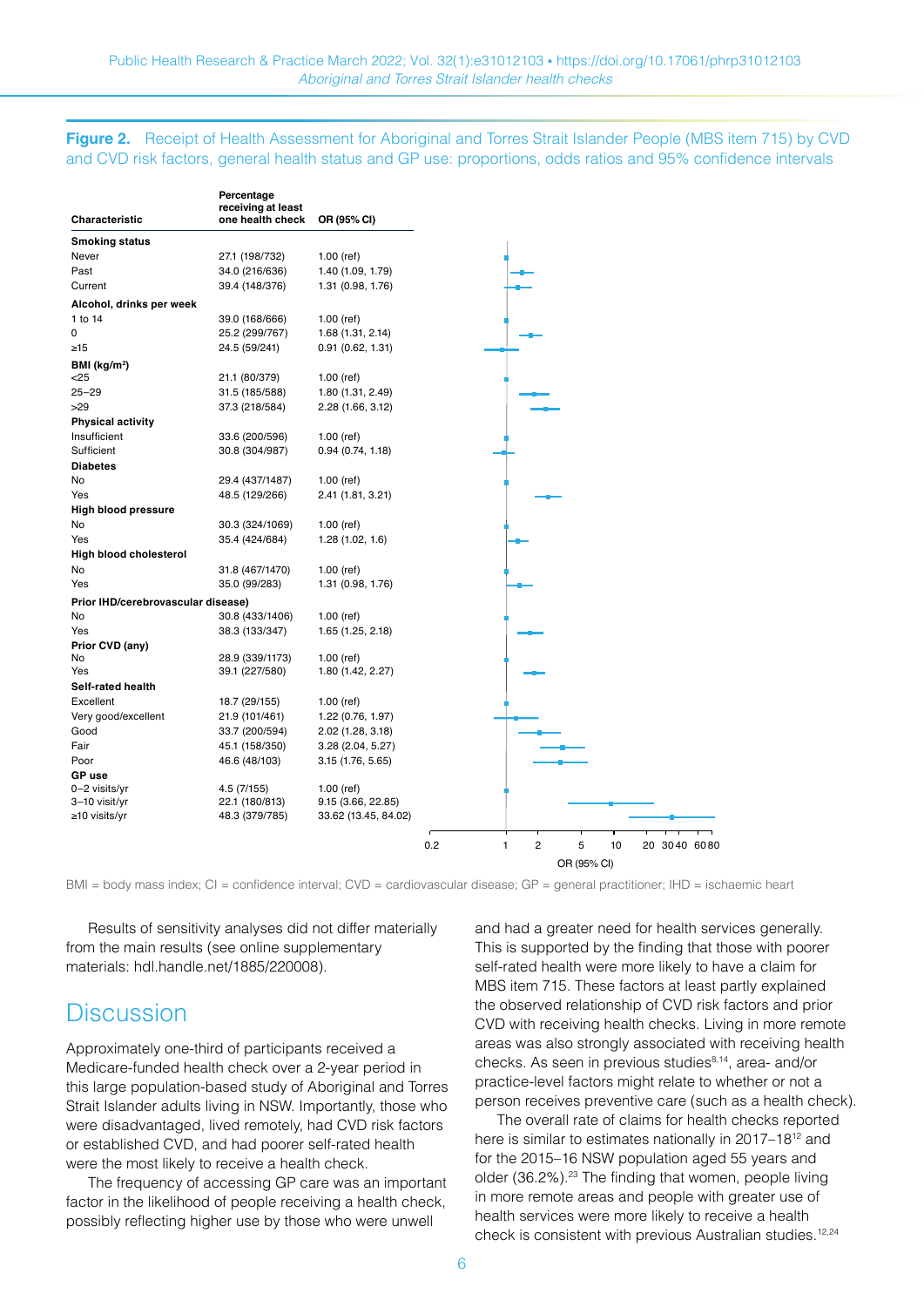Recently, it has been reported that areas with large Aboriginal and Torres Strait Islander populations tend to have high uptake of health checks, as well as high rates of potentially preventable hospitalisations and avoidable deaths.25 Our finding that those with poorer health and at highest risk of CVD were more likely to receive a health check may partly explain this observation. Further analysis at the individual level is required to clarify this. In contrast to the current findings, international studies of the general population have reported that people who are healthier, with fewer chronic conditions or CVD risk factors, or have a higher socioeconomic position are more likely to have a health check.26 These differences may be partly related to differences in study populations or targeting of health checks (using mailed invitations in other countries). In Australia, where health checks are part of usual general practice care and attract specific remuneration for the provider, it is possible that they are more likely to be received by those with more complex healthcare needs.

The uptake of health checks remains a focus of the Australian Government, with a target of more than 60% coverage of the Aboriginal and Torres Strait Islander adult population by 2023.13 Although coverage in 2017–18 is not on track to meet this target, our study found that people with the greatest need were more likely to have had a claim for a health check. At the same time, for health checks to be an effective mechanism for increasing preventive health activities, including absolute CVD risk assessment, a substantial proportion of the population must regularly receive one. Even among frequent users of general practice in our study, fewer than half had a received a health check in the recommended 2-year period. Further, an effective approach to screening and primary prevention needs to reach those who feel well. Those with better self-rated health and/or infrequent users of GP services were less likely than others to receive a health check. These groups are important targets for CVD risk assessment to prevent CVD events.

Increasing health check coverage requires that known barriers are addressed. Studies identify that contributors to low uptake are low levels of identification of Aboriginal and Torres Strait Islander patients, staff concerns about invasive and potentially culturally inappropriate questions, and poor organisational supports for delivery of health assessments.24,27,28 Effective implementation of known successful strategies, such as adequate time, allocation of appropriately trained staff to assist and supportive clinical information systems, is key to facilitating uptake of health checks in the broader general practice setting.<sup>24</sup> Work by the National Aboriginal Community Controlled Health Organisation and the Royal Australian College of General Practitioners aims to address some of these barriers by better aligning the Medicare requirements for MBS item 715 with clinical practice guidelines and highlighting the characteristics of quality health checks, which emphasise patient-centred care.<sup>29</sup> In addition, addressing known barriers to current low levels of

follow-up care (e.g. review of abnormal results, ongoing management and referral)<sup>24,30</sup> will be essential for preventing further CVD events.

The Australian Government introduced a Medicare item specifically targeting absolute CVD risk assessment (MBS item 699 and 77) for use across the general population in April 2019. Given that this item cannot be claimed within a year of MBS item 715 and has a substantially lower rebate, it seems unlikely that there will be significant uptake among Aboriginal and Torres Strait Islander people.

This study is the largest to date examining health check claims for a range of personal and health characteristics, across a variety of settings. To our knowledge, it is also the only population-based study using individual data. Previous individual-level studies were restricted to those attending health services, where individuals are known to be sicker and findings are not necessarily generalisable.<sup>6,8,9</sup> Further, linkage to hospitalisation data provided independent robust data on prior CVD.

The study focuses on the NSW population and those who are aged 45 years and older; patterns of association may differ for other age groups or in other settings. Cohort studies are not designed to be representative, but internal comparisons from cohort studies remain valid and broadly generalisable.<sup>18</sup> Caution should be applied when interpreting the absolute proportions of health assessment received. As is common to all survey-based studies, these data are potentially subject to self-report bias. However, the impact on the patterns observed is likely to be minimal.

# Conclusion

This study is the first detailed exploration of the sociodemographic and health characteristics, and CVD risk factors among those receiving a Medicare-funded health check in a large, population-based Aboriginal and Torres Strait Islander cohort across a range of regions and health services. The findings are encouraging, in that those with the poorest health and those at most risk of CVD, and hence those who would most benefit from healthcare, were more likely to receive a health check. However, for health checks to be an effective mechanism for preventing CVD, ongoing effort is needed to increase coverage among all Aboriginal and Torres Strait Islander people, particularly among those who feel well and access services less frequently.

# Acknowledgements

This study was supported by a grant from the Australian Government Department of Health and was completed using data collected through the 45 and Up Study [\(www.](https://www.saxinstitute.org.au/) [saxinstitute.org.au\)](https://www.saxinstitute.org.au/). The 45 and Up Study is managed by the Sax Institute in collaboration with major partner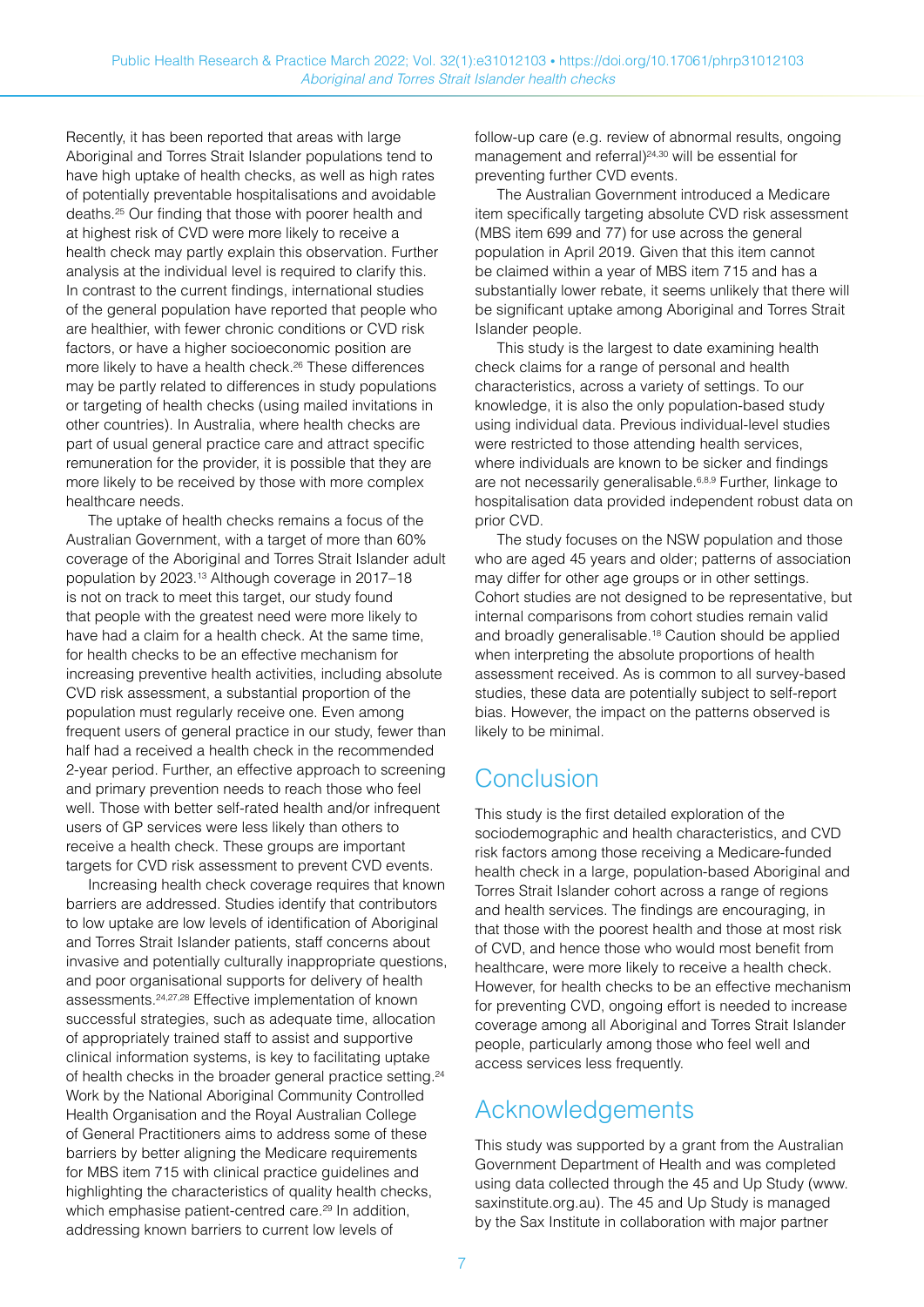Cancer Council NSW; and partners: the Heart Foundation; NSW Ministry of Health; NSW Department of Communities and Justice; and Australian Red Cross Lifeblood. We thank the many thousands of people participating in the 45 and Up Study.

The authors also acknowledge the other project investigators – Lily O'Donoughue Jenkins, Karl Skewes, Christine Phillips, Elizabeth Sturgiss and Raymond Lovett, who contributed to the conception, design and interpretation of the study – and the National Heart Foundation for its feedback on preliminary findings.

# Peer review and provenance

Externally peer reviewed, not commissioned.

# Competing interests

None declared.

# Author contributions

DB, JA, EP, RK, KD, VW and EB conceived and designed the analysis and drafted the manuscript. DB completed data analysis. All authors revised the work for intellectual content and approved the final version of the manuscript.

# References

- 1. Australian Institute of Health and Welfare. The health and welfare of Australia's Aboriginal and Torres Strait Islander peoples 2015. Canberra: AIHW; 2015 [cited 2021 Jan 6]. Available from: [www.aihw.gov.au/reports/indigenous](http://www.aihw.gov.au/reports/indigenous-health-welfare/indigenous-health-welfare-2015)[health-welfare/indigenous-health-welfare-2015](http://www.aihw.gov.au/reports/indigenous-health-welfare/indigenous-health-welfare-2015)
- 2. King M, Smith A, Gracey M. Indigenous health part 2: the underlying causes of the health gap. Lancet. 2009;374(9683):76–85.
- 3. National Vascular Disease Prevention Alliance. Guidelines for the management of absolute cardiovascular disease risk. Canberra: NVDPA; 2012 [cited 2019 Dec 11]. Available from: [informme.org.au/en/Guidelines/](https://informme.org.au/en/Guidelines/Guidelines-for-the-assessment-and-management-of-absolute-CVD-risk) [Guidelines-for-the-assessment-and-management-of](https://informme.org.au/en/Guidelines/Guidelines-for-the-assessment-and-management-of-absolute-CVD-risk)[absolute-CVD-risk](https://informme.org.au/en/Guidelines/Guidelines-for-the-assessment-and-management-of-absolute-CVD-risk)
- 4. Goff DC Jr., Lloyd-Jones DM, Bennett G, Coady S, D'Agostino RB, Gibbons R, et al. 2013 ACC/AHA guideline on the assessment of cardiovascular risk: a report of the American College of Cardiology/American Heart Association Task Force on Practice Guidelines. Circulation. 2014;129(25 Suppl 2):S49–73.
- 5. Calabria B, Korda RJ, Lovett RW, Fernando P, Martin T, Malamoo L, et al. Absolute cardiovascular disease risk and lipid-lowering therapy among Aboriginal and Torres Strait Islander Australians. Med J Aust. 2018;209(1):35– 41.
- 6. Peiris DP, Patel AA, Cass A, Howard MP, Tchan ML, Brady JP, et al. Cardiovascular disease risk management for Aboriginal and Torres Strait Islander peoples in primary health care settings: findings from the Kanyini Audit. Med J Aust. 2009;191(6):304–9.
- 7. Australian Government Department of Health. Medicare health assessment for Aboriginal and Torres Strait Islander people (MBS ITEM 715). Canberra: Australian Government; 2018 [cited 2019 Dec 11]. Available from: [www1.health.gov.au/internet/main/publishing.nsf/Content/](https://www1.health.gov.au/internet/main/publishing.nsf/Content/mbsprimarycare_ATSI_MBSitem715) [mbsprimarycare\\_ATSI\\_MBSitem715](https://www1.health.gov.au/internet/main/publishing.nsf/Content/mbsprimarycare_ATSI_MBSitem715)
- 8. Matthews V, Burgess CP, Connors C, Moore E, Peiris D, Scrimgeour D, et al. Integrated clinical decision support systems promote absolute cardiovascular risk assessment: an important primary prevention measure in aboriginal and Torres Strait Islander primary health care. Front Public Health. 2017;5:233.
- 9. Burgess CP, Bailie RS, Connors CM, Chenhall RD, McDermott RA, O'Dea K, et al. Early identification and preventive care for elevated cardiovascular disease risk within a remote Australian Aboriginal primary health care service. BMC Health Serv Res. 2011;11:24.
- 10. Krogsboll LT, Jorgensen KJ, Gotzsche PC. General health checks in adults for reducing morbidity and mortality from disease. Cochrane Database Syst Rev. 2019;1:CD009009.
- 11. Si S, Moss JR, Sullivan TR, Newton SS, Stocks NP. Effectiveness of general practice-based health checks: a systematic review and meta-analysis. Br J Gen Pract. 2014;64(618):e47–53.
- 12. Australian Institute of Health and Welfare. Indigenous health checks and follow-ups. Canberra: AIHW; 2019 [cited 2019 Dec 11]. Available from: [www.aihw.gov.au/](http://www.aihw.gov.au/reports/indigenous-australians/indigenous-health-checks-follow-ups) [reports/indigenous-australians/indigenous-health-checks](http://www.aihw.gov.au/reports/indigenous-australians/indigenous-health-checks-follow-ups)[follow-ups](http://www.aihw.gov.au/reports/indigenous-australians/indigenous-health-checks-follow-ups).
- 13. Australian Government Department of Health. National Aboriginal and Torres Strait Islander health plan 2013– 2023. Canberra: Australian Government; 2013 [cited 2021 Jan 5]. Available from: [www1.health.gov.au/internet/](https://www1.health.gov.au/internet/main/publishing.nsf/content/B92E980680486C3BCA257BF0001BAF01/$File/health-plan.pdf) [main/publishing.nsf/content/B92E980680486C3BCA257B](https://www1.health.gov.au/internet/main/publishing.nsf/content/B92E980680486C3BCA257BF0001BAF01/$File/health-plan.pdf) [F0001BAF01/\\$File/health-plan.pdf](https://www1.health.gov.au/internet/main/publishing.nsf/content/B92E980680486C3BCA257BF0001BAF01/$File/health-plan.pdf)
- 14. Bailie C, Matthews V, Bailie J, Burgess P, Copley K, Kennedy C, et al. Determinants and gaps in preventive care delivery for Indigenous Australians: a crosssectional analysis. Front Public Health. 2016;4:34.
- 15. Bailie RS, Si D, Connors CM, Kwedza R, O'Donoghue L, Kennedy C, et al. Variation in quality of preventive care for well adults in Indigenous community health centres in Australia. BMC Health Serv Res. 2011;11(1):139.
- 16. Australian Bureau of Statistics. Census of population and housing: reflecting Australia – stories from the census, 2016. Canberra: ABS; 2017 [cited 2021 Jan 5]. Available from: [www.abs.gov.au/ausstats/abs@.nsf/Lookup/by%20](https://www.abs.gov.au/ausstats/abs@.nsf/Lookup/by%20Subject/2071.0~2016~Main%20Features~Aboriginal%20and%20Torres%20Strait%20Islander%20Population%20Data%20Summary~10) [Subject/2071.0~2016~Main%20Features~Aboriginal%20](https://www.abs.gov.au/ausstats/abs@.nsf/Lookup/by%20Subject/2071.0~2016~Main%20Features~Aboriginal%20and%20Torres%20Strait%20Islander%20Population%20Data%20Summary~10) [and%20Torres%20Strait%20Islander%20Population%20](https://www.abs.gov.au/ausstats/abs@.nsf/Lookup/by%20Subject/2071.0~2016~Main%20Features~Aboriginal%20and%20Torres%20Strait%20Islander%20Population%20Data%20Summary~10) [Data%20Summary~10](https://www.abs.gov.au/ausstats/abs@.nsf/Lookup/by%20Subject/2071.0~2016~Main%20Features~Aboriginal%20and%20Torres%20Strait%20Islander%20Population%20Data%20Summary~10)